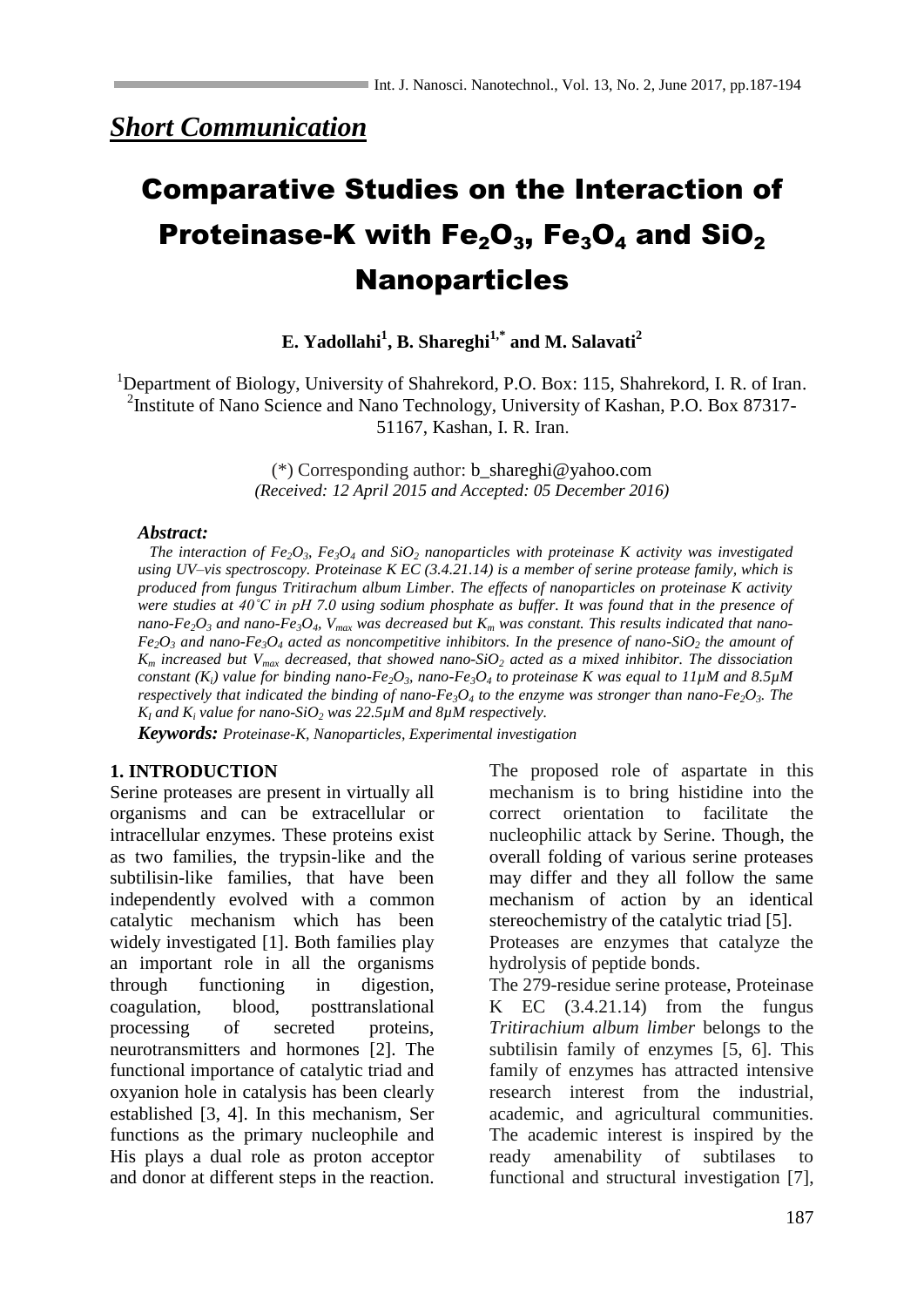and by applications of proteinase K in biotechnology research such as the removal of DNases and RNases when isolating RNA and DNA from tissues or cell lines [6,8].

The agricultural and industrial applications of these enzymes include bio-control agents against parasites [9] and proteindegrading components in washing powders [10] respectively. Many of the properties of these enzymes involved in the catalysis, structure, stability to inactivation and substrate specificity and pH profile have been probed in detail by biochemical, protein-engineering, and structural studies [7, 9 and 11]. The native proteinase K contains two  $Ca^{2+}$  cations, which are considered to enhance the thermal stability of the enzyme and increase its resistance to proteolysis [12, 13, and 14].

The nanomaterials level is the most advanced at present, both in commercial applications and in scientific knowledge. A decade ago, nanoparticles were studied because of their size-dependent physical and chemical properties [15]. Nanotechnologies have already been used in a lot of products across various industries such as healthcare, electronics, materials, chemicals, cosmetics, and energy [16].

Metal oxide nanoparticles, particularly the oxides of transition metals, are of interest because of their unique properties in medicine, biology, equipment, sporting, cosmetics, electronics, magnetic storage media, solar energy transformation, and other industries [13-.15].

Recently, magnetic nanoparticles have many uses, for example, in magnetic resonance imaging (MRI), a temperature increase of tumor therapy, cell labeling and sorting, DNA separation and drug delivery, etc. are used [17]. Anyway, some of studies are related to the effects of magnetic nanoparticles on amyloid aggregation of proteins. We showed that magnetic nanoparticles can attach selectively to the insulin fibrils leading to specific magnetization of fibrils, causing

extraction of fibril/nanoparticle assemblies from the aqueous phase by a magnetic field [17, 18]. Iron oxide nanoparticles are mostly used in the magnetic material for high biocampability, strong paramagnetic properties, easy preparation and low toxicity [19].

Cationic proteins via domains positively charged from proteins located on the surface of silica nanoparticles  $(SiO<sub>2</sub>)$  are connected. Changes in pH and ionic strength on the environment by controlling the intermediate layer leads to changes in protein tends to bind to the nanoparticles [20]. It is believed that immobilization of various enzymes onto nanoparticles will result in an accurate and much faster assay. Enzyme immobilization occurs by adsorption, however; maybe result showed loss partial of enzymatic activity. It is important, therefore, to characterize the unfolding of enzymes/proteins at surfaces in order to arrive at rational methodology for the development of nanoparticles-based sensors and protein microarrays [21]. Previous studies on the effect of nano- $Fe<sub>2</sub>O<sub>3</sub>$ , nano- $Fe<sub>3</sub>O<sub>4</sub>$  [22] and nano-SiO<sub>2</sub> [23] on enzyme activity indicate their inhibitory effects. The aimed of this study was to investigate the effects of iron oxide nanoparticles (Fe<sub>3</sub>O<sub>4</sub> and Fe<sub>2</sub>O<sub>3</sub>) and SiO<sub>2</sub> nanoparticle, on the kinetic activity of proteinase K.

# **2. MATERIALS AND METHODS**

**2.1. Instruments and Materials** Kinetics studies have been performed using UV-Vis spectrophotometer model pharmacia\_4000 equipped with electronic control. Freeze-dried Proteinase K from *Tritirachum album Limber* was purchased from Sigma Chemical Co. USA that was dissolved in sodium phosphate buffer  $(25\times10^3 \mu M, pH 7.0)$  and stored at less than 40 ˚C. ρara nitro phenyl acetate (ρNA) (purchased from Sigma), which was used as Proteinase K substrate, was dissolved in deionized water. All of nanoparticles were suspended in deionized water and mixed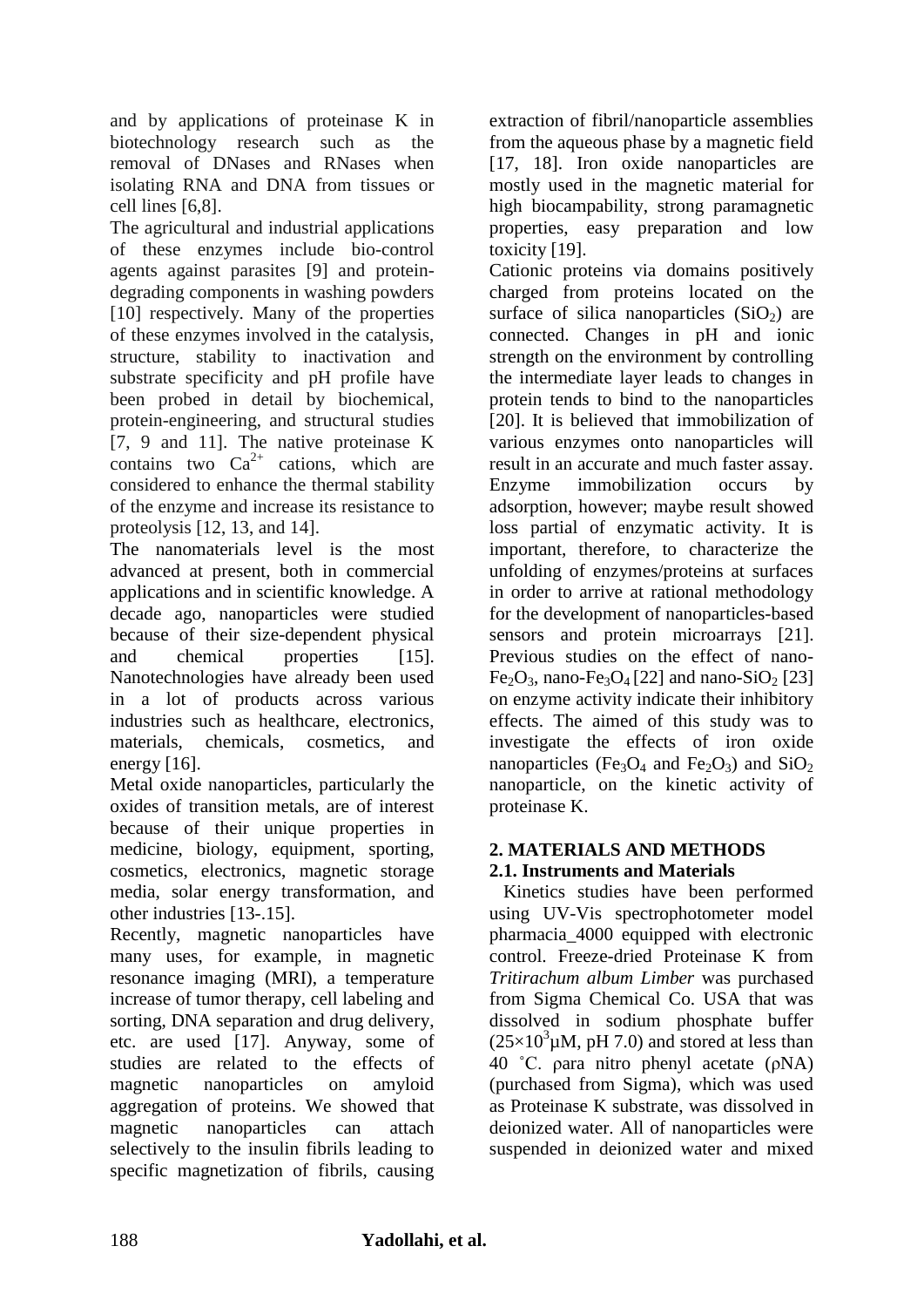ultrasonically for 3 times in 10 min before use.

#### **2.2. Standard Proteinase K Activity Assay**

 In this assay mixture contained 40 µg/ml of enzyme, different substrate concentrations and phosphate buffer (pH 7.0) .The enzyme activity was determined by measuring the concentration of product released. ρNA was used for substrate and amount of product were recorded at 425 nm[24]. In this study two important parameters,  $K_m$  and  $V_{max}$ , were calculated for analysis of activity of proteinase K.

#### **2.3. Kinetics study of Proteinase K in the Presence and Absence of Nanoparticles**

 The activity of Proteinase K was monitored by UV-Visible spectrophotometer at 425 nm at pH 7.0 and 40˚C in the absence and presence of different amount of nanoparticles. All studies were carried out in quartz cells containing 40µg/ml proteinase K and different concentration (2.5, 5 and 10µM for Fe nanoparticles and 2, 4 and 8 µM for SiO<sup>2</sup> nanoparticles) nanoparticles suspension.

#### **2.4. Calculated K<sup>i</sup> or Inhibitory Constant**

 $K_i$  or inhibition constant calculated by secondary plots. In noncompetitive inhibition  $K_i$  measurement by drawing  $1/V$  $_{\text{max}}$  (V<sub>max</sub> in presence of inhibitor) vs. [I], where is:

$$
1/V_{\text{max}} = 1/V_{\text{max}} + [I_0]/V_{\text{max}}K_i \tag{1}
$$

In mixed inhibitor that:

$$
E+I \rightleftharpoons EI \qquad K_i = [E][I]/[EI] \qquad (2)
$$
  
ES+I \rightleftharpoons ESI \qquad K\_I = [ES][I]/[ESI] \qquad (3)

 $K_I$  measurement by drawing  $1/V_{max}$  (V<sub>max</sub>) in presence of inhibitor) vs. [I] and  $K_i$ measurement by drawing  $K_m/V_{max}$  vs. [I]. Where is:

$$
1/V_{max} = 1/V_{max}(1 + [I]/K_I)(4)
$$
  
\n
$$
K_m/V_{max} = K_m/V_{max}(1 + [I]/K_i)
$$
 (5)

#### **3. RESULTS**

#### **3.1. Determination of Particle Size of Nano-Fe2O3, Nano-Fe3O4, Nano-SiO<sup>2</sup>**

 Fig.1 and Fig.2 show the SEM and TEM picture of nano- $Fe<sub>2</sub>O<sub>3</sub>$ , respectively. From SEM measurement we observed that nano- $Fe<sub>2</sub>O<sub>3</sub>$  particles have flower in shape and the average particle diameter is about 30 nm. The average particle diameter of nano- $Fe<sub>3</sub>O<sub>4</sub>$  was about 45 nm. Figure 3 shows the SEM picture of nano-SiO<sub>2</sub>. In shape the average particle diameter was about 11 nm.



*Figure* 1. *SEM image* of  $Fe<sub>2</sub>O<sub>3</sub>$ *nanoparticles.*



*Figure* 2. *TEM image of*  $Fe<sub>2</sub>O<sub>3</sub>$ *nanoparticles.*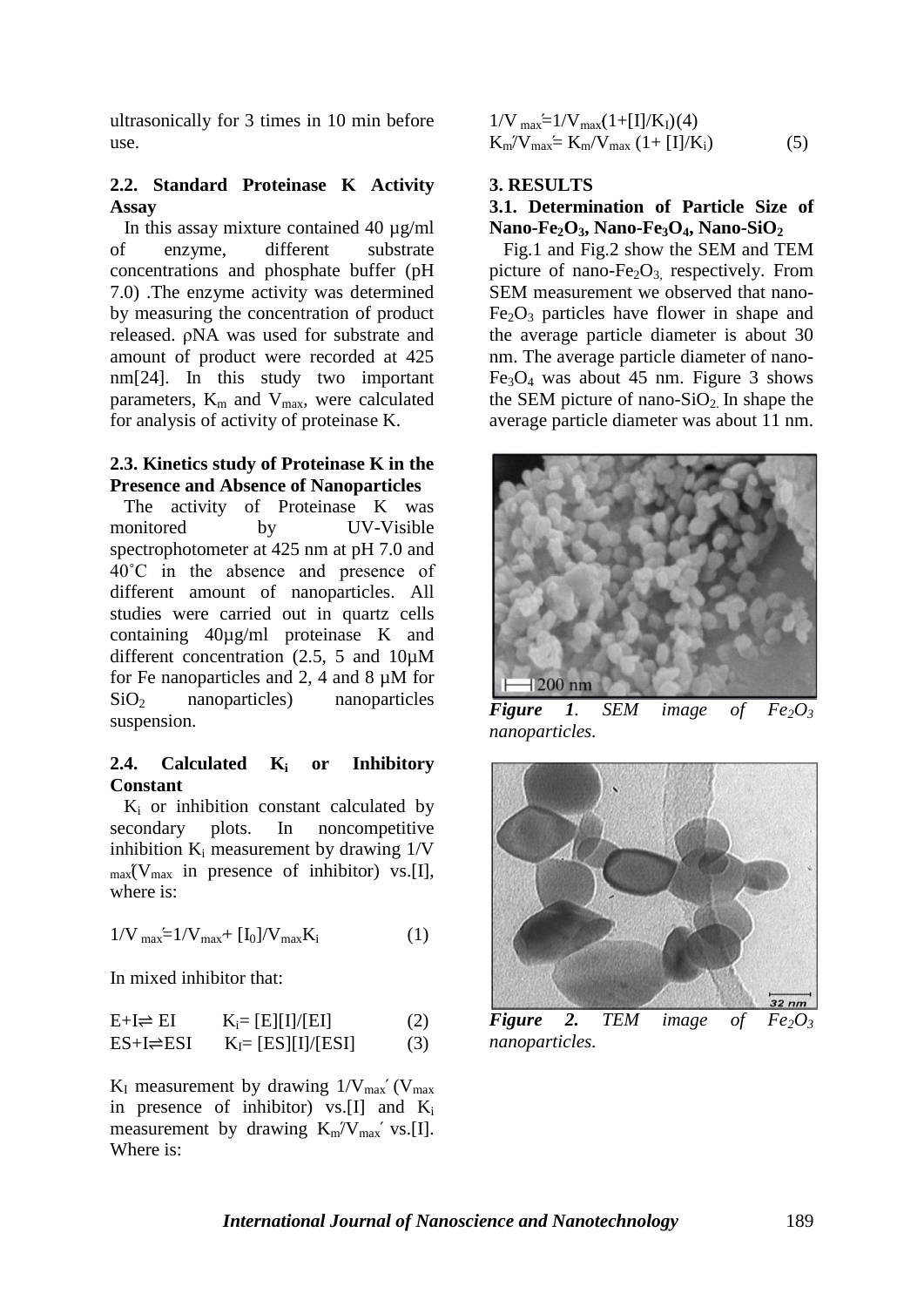

*Figure 3. SEM image of SiO<sup>2</sup> nanoparticles*.

#### **3.2. Kinetics Study of Proteinase K in the Presence of Nano-Fe2O3, Nano-** $Fe<sub>3</sub>O<sub>4</sub>$ **, and Nano-SiO**<sup>2</sup>

 The best way to analyze enzyme kinetic data is to fit the data directly to the Michaelis-Menten equation using nonlinear regression. Before nonlinear regression was available, investigators had to transform curved data into straight lines so they could analyze with linear regression. One way to do this is with a Lineweaver-Burk plot. Para nitro phenyl acetate (ρNA) was used for substrate and amount of product were recorded at 425 nm [25]. In this work two important parameter,  $K_m$  and  $V_{max}$ , were calculated for analysis of activity of proteinase K.  $K_m$ is an estimate of the equilibrium constant for substrate binding to enzyme. Result showed Proteinase K had better activity on  $40^{\circ}$ C and in  $3\times10^{3}$ µM of substrate enzyme arrived to  $V_{\text{max}}$ .

In Fig.4 effect of different concentration of nano-Fe<sub>2</sub>O<sub>3</sub> was shown. As see in this figure, in presence of nano-Fe<sub>2</sub>O<sub>3</sub>, V<sub>max</sub> was decreased and K<sub>m</sub> was constant that indicated inhibition of enzyme by noncompetitive mechanism. Kinetics data are tabulated on table 1.

In Fig.5, the secondary plot of enzyme in different concentration of nano-Fe<sub>2</sub>O<sub>3</sub> is shown. As the intersection point of secondary plot of  $1/V_{max}$ ' vs.[I] and y axis is  $K_i$ , The  $K_i$  value in fig 6 is equal to 11µM.



**Figure** 4. *Lineweaver-Burk plot proteinase K at various nano-Fe2O<sup>3</sup> concentrations at 40˚C and pH 7.0*

*Table 1. Kinetic parameter of Vmax and K<sup>m</sup> at various nano- Fe2O3concentrations at 40˚C and pH 7.0*

| [Fe <sub>2</sub> O <sub>3</sub> ]<br>$\mu$ g/ml | $V_{\text{max}}$<br>$(\mu M. \sec^{-1})$ | $K_{m}$<br>$(\mu M)$ | $V_{max}/K_{m}$<br>$(\mu g^1.s^1)^{\times}10^3$ |
|-------------------------------------------------|------------------------------------------|----------------------|-------------------------------------------------|
| 0                                               | 230                                      | 2300                 | 0.1                                             |
| 2.5                                             | 150                                      | 2300                 | 0.06                                            |
| 5                                               | 130                                      | 2300                 | 0.05                                            |
| 10                                              | 110                                      | 2300                 | 0.04                                            |

In the next part, activity of enzyme was measured in the presence of nano- $Fe<sub>3</sub>O<sub>4</sub>$ . Condition of experiment was same with experiment in previous section. As shown in Fig.6. in presence of nano-Fe<sub>3</sub>O<sub>4</sub>,  $V_{max}$ was decreased and K<sub>m</sub> was constant that indicate non-competitive mechanism. Kinetics data are tabulated on table 2.

The secondary plots of enzyme in different concentration of nano-Fe<sub>3</sub>O<sub>4</sub> is shown in Fig.7. The  $K_i$  in this case is equal to 8.5 $\mu$ M.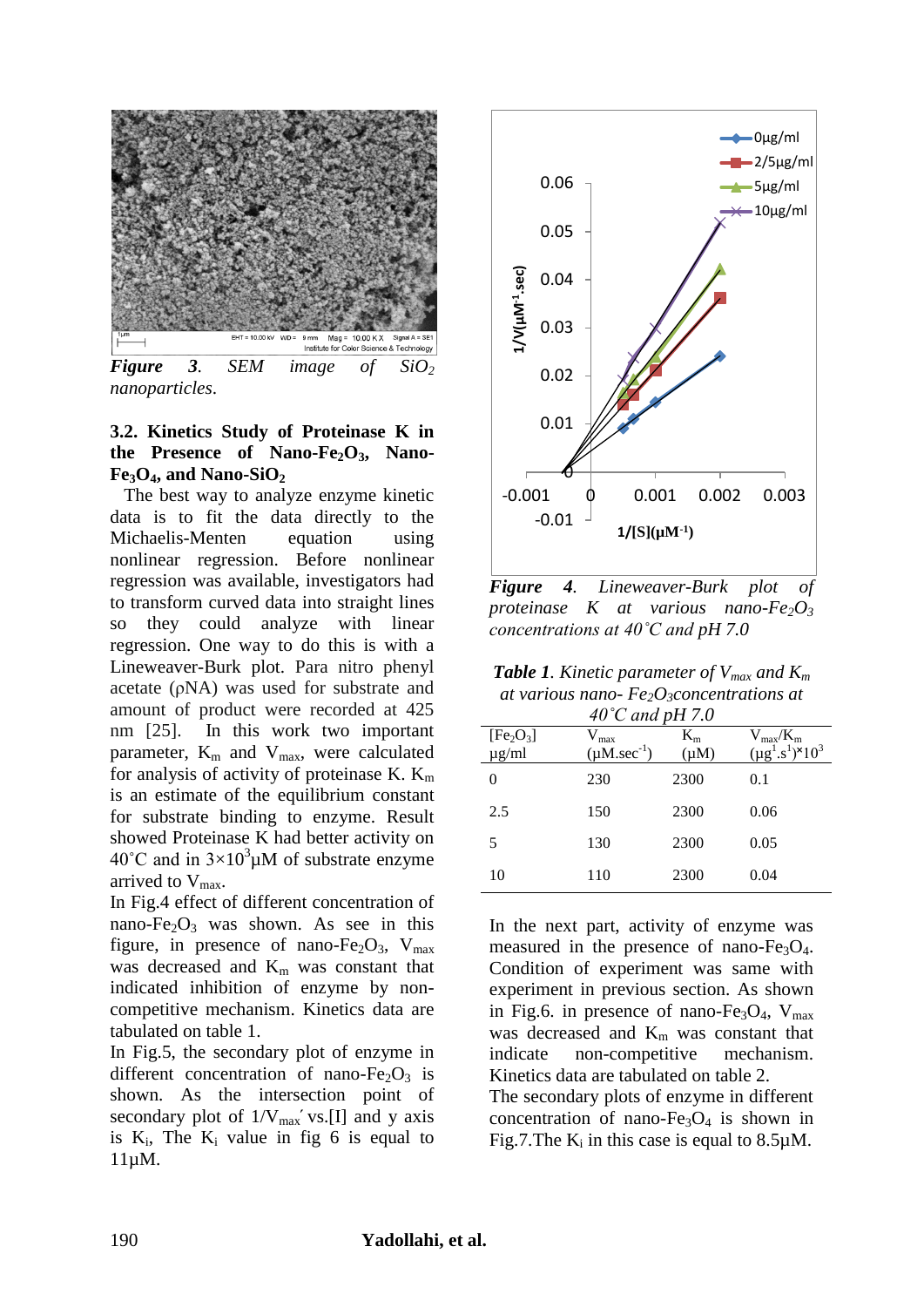

*Figure 5. Secondary plot of proteinase K at various nano-Fe2O<sup>3</sup> concentrations at 40˚C and pH 7.0*



*Figure 6. Lineweaver-Burk plot of proteinase K at various nano-Fe3O<sup>4</sup> concentrations at 40˚C and pH 7.0*

*Table 2. Kinetic parameter of Vmax and K<sup>m</sup> at various nano- Fe3O<sup>4</sup> concentrations at* 

| 40°C and pH 7.0                                 |                                          |                      |                                          |  |  |  |
|-------------------------------------------------|------------------------------------------|----------------------|------------------------------------------|--|--|--|
| [Fe <sub>3</sub> O <sub>4</sub> ]<br>$\mu$ g/ml | $V_{\text{max}}$<br>$(\mu M. \sec^{-1})$ | $K_{m}$<br>$(\mu M)$ | $V_{max}/K_{m}$<br>$(\mu g^1.s^1)^*10^3$ |  |  |  |
|                                                 | 230                                      | 2300                 | 0.1                                      |  |  |  |
| 2.5                                             | 130                                      | 2300                 | 0.05                                     |  |  |  |
| 5                                               | 110                                      | 2300                 | 0.04                                     |  |  |  |
| 10                                              | 90                                       | 2300                 | 0.03                                     |  |  |  |



*Figure 7. Secondary plot of proteinase K at various nano-Fe3O<sup>4</sup> concentrations at 40˚C and pH 7.0*

In the other part of work, activity of enzyme was measured of nano- $SiO<sub>2</sub>$ . Condition of experiment was same with experiment in previous section (Fig.8).





As it could be seen in the presence of nano-SiO<sub>2</sub> amount of  $K_m$  increased and Vmax decreased that show inhibitory mechanism of nano- $SiO<sub>2</sub>$  was mixedinhibition. Kinetics data are tabulated on Table 3. In this type of inhibition  $K_I$  and  $K_i$ are different and determined respectively by  $1/V_{\text{max}}$ 'vs.[I] and  $K_{\text{m}}/V_{\text{max}}$ 'vs.[I].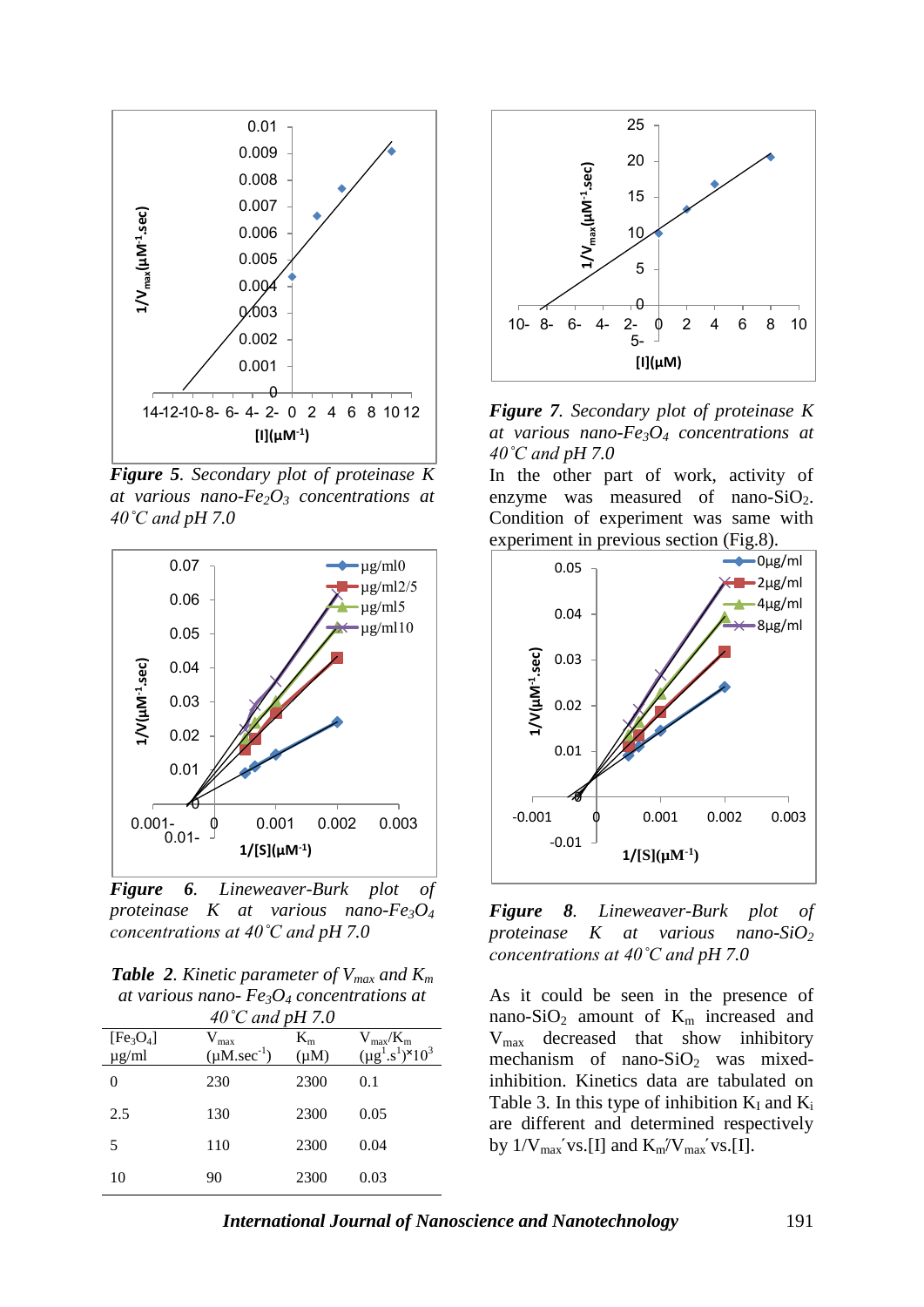| [SiO <sub>2</sub> ]<br>$\mu$ g/ml | $V_{max}$<br>$(\mu M. \sec^{-1})$ | $K_{m}$<br>$(\mu M)$ | $V_{max}/K_{m}$<br>$(\mu g^1.s^1)^*10^3$ |
|-----------------------------------|-----------------------------------|----------------------|------------------------------------------|
| 0                                 | 230                               | 2300                 | 0.1                                      |
| 2                                 | 210                               | 2800                 | 0.07                                     |
| 4                                 | 190                               | 3200                 | 0.05                                     |
| 8                                 | 170                               | 3500                 | 0.04                                     |
|                                   |                                   |                      |                                          |

*Table 3. Kinetic parameter of Vmax and K<sup>m</sup> at various nano- SiO<sup>2</sup> concentrations at 40˚C and pH 7.0*

In Figs. 9 and 10, the secondary plots of enzyme in different concentration of nano- $SiO<sub>2</sub>$  are shown. The corresponding values for  $K_I$  and  $K_i$  are 22.5 and 8µM respectively.



*Figure 9. Secondary plot (1/Vmax vs.[I]) of proteinase K at various nano-SiO<sup>2</sup> concentrations at 40˚C and pH 7.0*



*Figure 10. Secondary plot*  $(K_m/V_{max} \vee s.[1])$ *of proteinase K at various nano-SiO<sup>2</sup> concentrations at 40˚C and pH 7.0*

#### **4. DISCUSSION**

 In this study, the effect of iron oxide  $(Fe_3O_4$  and  $Fe_2O_3$ ) and  $SiO_2$  nanoparticles on the kinetic activity of proteinase K was investigated. The results showed a reduced activity in the presence of different concentrations of nanoparticles that could be due to enzyme binding. Furthermore, the change in the structure of the enzyme had been found resulting in a decrease in enzyme activity [26]. Proteinase K had hydrogen net in their active site, that it was very important for enzyme activity [27]. In this paper we showed all of nanoparticles had inhibitory effects on enzyme activity, which could be a result of disturbed hydrogen net in proteinase K active site.

The experimental results showed that with increase concentration of nanoparticles the enzyme activity decreased. In presence of nano-Fe<sub>2</sub>O<sub>3</sub> and nano-Fe<sub>3</sub>O<sub>4</sub> V<sub>max</sub> parameter decreased while  $K_m$  is constant, thus it indicated noncompetitive inhibitor [28].

It could be concluded from the result that nano-Fe3O<sup>4</sup> had more inhibitory effect on enzyme activity and decreased  $V_{max}$ .  $K_i$ was an indication of EI complex dissociation constant that for nano- $Fe<sub>3</sub>O<sub>4</sub>$ was lower compared to nano- $Fe<sub>2</sub>O<sub>3</sub>$  and showed more inhibitory effect. Probably reason for this result was bigger size of  $Fe<sub>3</sub>O<sub>4</sub>$  than  $Fe<sub>2</sub>O<sub>3</sub>$ . It should we noted that pI for proteinase K and Fe nanoparticles is 8.3 and 5.1 respectively [29]. Thus at pH 7.0 the enzyme has positive charge and Fe nanoparticles have negative charge. So that bounding between them could probably result in a change in structure and activity of the enzyme.

The inhibitory effects of nano-SiO<sub>2</sub> on Proteinase K activity has been shown in this study. Nano-SiO<sub>2</sub> change  $K_m$  and  $V_{max}$ of enzyme altogether, where  $V_{\text{max}}$ decreases and  $K<sub>m</sub>$  increases that this change point to mixed inhibitory that:

 $K_{m'}=K_{m} ((1+I_{0}/K_{I})/(1+I_{0}/K_{I})$  (6)

$$
V_{max} = V_{max}/(1 + I_0/K_I)
$$
 (7)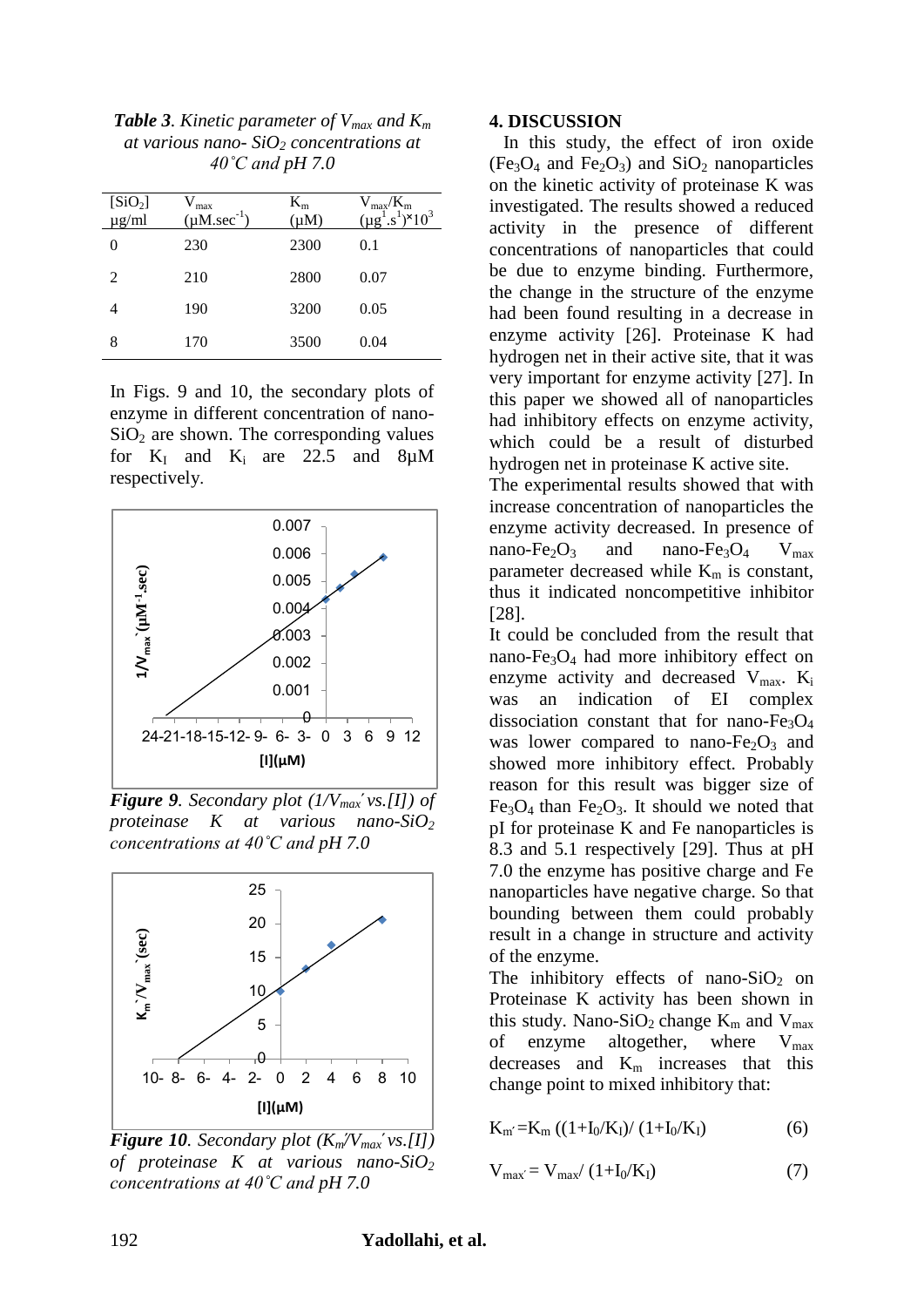Furthermore, regarding enzyme secondary plot in presence of nano-SiO<sub>2</sub> that indicated  $K_I$  (ESI complex dissociation constant) is bigger than  $K_i$  (EI complex dissociation constant) [25, 28]. As a result inhibitory pattern is between competitive and noncompetitive inhibition. The inhibitory effect of nano-SiO<sub>2</sub> could be because of bond formation between nano- $SiO<sub>2</sub>$  and enzyme. Nano-SiO<sub>2</sub> has pI=4.3 and it has been negative charge in pH 7.0, where it can bond with enzyme and change its structure. Conformational changes of protein may result in the changes in biological activity. The binding of nanoparticles may change the microenvironment of the catalytic triad Asp39– His69–Ser224 for the intruding molecule in the vicinity of them from the over-all perspective. Consequently, it may influence the enzyme activity.

#### **5. CONCLUSION**

The purpose of the current study was to determine change in the activity of proteinase K in the presence of  $Fe<sub>3</sub>O<sub>4</sub>$ ,  $Fe<sub>2</sub>O<sub>3</sub>$  and  $SiO<sub>2</sub>$  nanoparticles. To authors' information, few investigations have been performed on the proteinase K enzyme activity in presence of nanoparticles. As it could be seen in the results section, nano- $Fe<sub>2</sub>O<sub>3</sub>$  and nano- $Fe<sub>3</sub>O<sub>4</sub>$  had noncompetetive inhibitory effect on activity of Proteinase K, while nano- $SiO<sub>2</sub>$  had mixed inhibitory effects. Further studies should be performed in order to investigate the effect of such nanoparticles on the activity of enzyme at different pHs, Temperatures and substrates.

#### **REFERENCE**

- 1. Lange, G., Betzel, Ch., Branner, S., Wilson, K. S. (1994). "Crystallographic Studies of Savinase, a Subtilisinlike Proteinase, at pH 10.5", *Eur. J. Biochem*, 224: 507-518.
- 2. Neurath, H. (1986). "The versatility of proteolytic enzymes", *J. Cell. Biochem*, 32: 35-49.
- 3. Russel, A. J., Fersht, A. R. (1987). "Rational modification of enzyme catalysis by engineering surface charge", *Nature*, 328: 496-500.
- 4. Carter, P., Wells, J. A. (1988). "Dissecting the catalytic triad of a serine protease", *Nature*, 332: 564-568.
- 5. Ebeling, W., Hennrich, N., Klockow, M., Metz, H., Orth, H. U., and Lang, H. (1974). "Proteinase K fro Tritirachium album limber", *Eur. J. Biochem*, 47: 91-97.
- 6. Wiegers, U., Hilz, H. (1971). "A new method using 'proteinase K' to prevent mRNA degradation during isolation from HeLa cells", *Biochem Biophys Res Commun*, 44: 513-519.
- 7. Wells, J A., Estell, DA. (1988). "Subtilisin an enzyme designed to be engineered", *Trends Biochem Sci*, 13: 291–297.
- 8. Hilz, H., Wiegers, U., Adamietz, P. (1975). "Stimulation of proteinase K action by denaturing agents: application to the isolation of nucleic acids and the degradation of maskedproteins", *Eur J Biochem*, 56: 103– 108.
- 9. Shaw, WV. (1987). "Protein engineering: The design, synthesis and characterization of factitious proteins", *Biochem J*, 246: 1–17.
- 10. Liu, SQ., Meng, ZH., Yang, JK., Fu, YX., Zhang, KQ. (2007). "Characterizing structural features of cuticledegrading proteases from fungi by molecular modeling", *BM Struct Biol*, 7: 33.
- 11. Martin, JR., Mulder, FAA., Karimi-Nejad, Y., Van der Zwan, J., Mariani, M., Schipper, D., Boelens, R. (1997). "The solution structure of serine protease PB92 from *Bacillus alcalophilus* presents a rigid fold with a flexible substrate-binding site", *Structure*, 5: 521–532.
- 12. Müller, A., Hinrichs, W., Wolf, WM., Saenger, W. (1994). "Crystal structure of calcium-free proteinase K at 1.5-A resolution", *J Biol Chem*, 269: 23108–23111.
- 13.Betzel, C., Pal, GP., Saenger, W. (1988). "Three-dimensional structure of proteinase K at 0.15-nm resolution", *Eur J Biochem*, 178: 155–171.
- 14. Betzel, C., Teplyakov ,AV., Harutyunyan, EH., Saenger, W., Wilson, KS. (1990). "Thermitase and proteinase K: a comparison of the refined three-dimensional structures of the native enzymes", *Protein Eng*, 3: 161–172.
- 15. Murray,C.B., Kagan, C.R, et al. (2000). "Synthesis and Characterization of Monodisperse Nanocrystals and Close-Packed Nanocrystal Assemblie", *Annual Review of Materials Science*, 30: 545-610.
- 16. Morose, G. (2010). "The 5 principles of "Design for Safer Nanotechnology"", *Journal of Cleaner Production*, 18: 285-289.